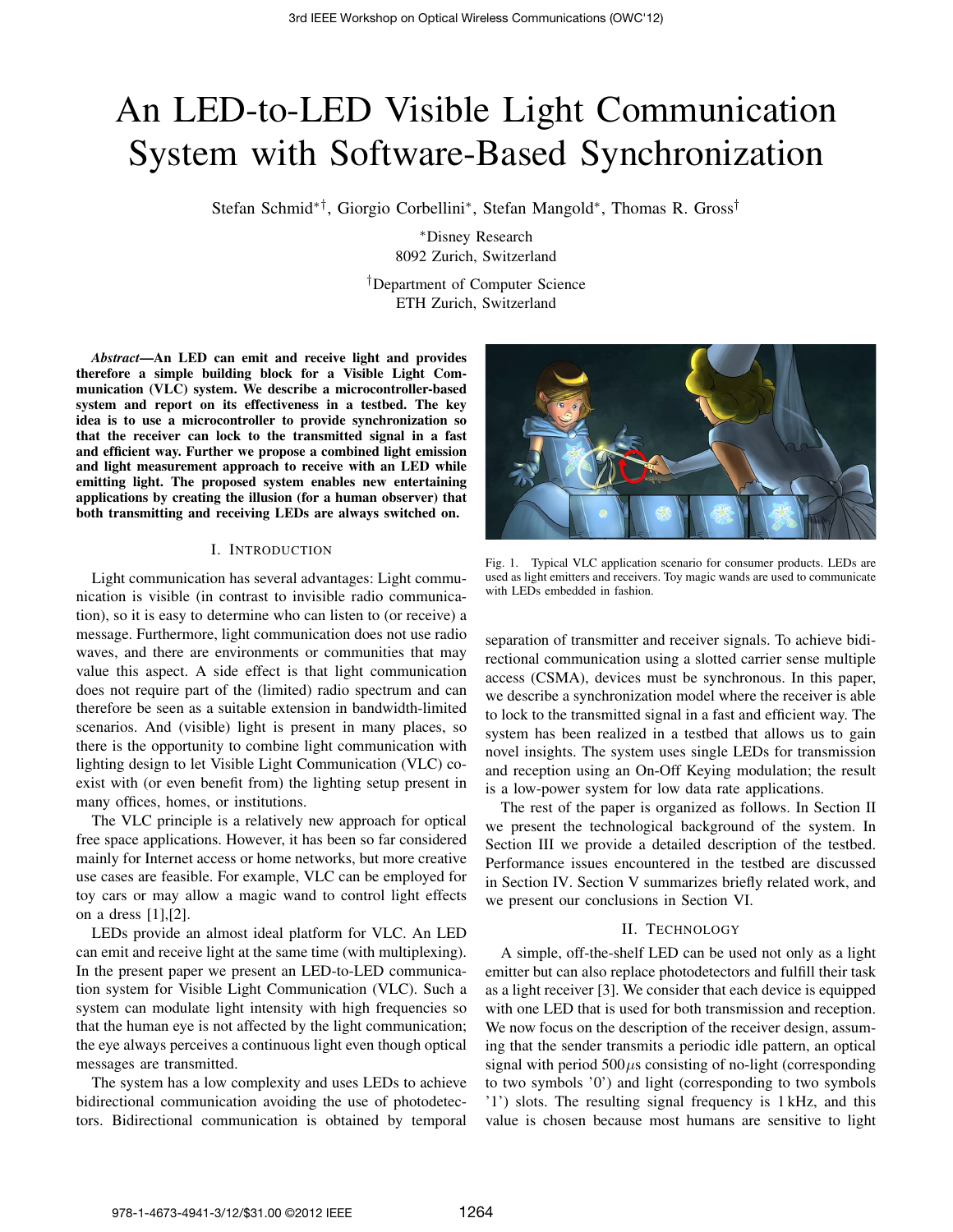flickering below 1 kHz. To prevent flickering and brightness changes due to the transmission of other messages than the idle pattern, such as data messages, we use Manchester Coding [4] to distribute the occurrences of '1' and '0' more evenly; the human observer will perceive an always-on optical signal.

## *A. LEDs as a Substitute for Photodetectors*

The following setup can be used to measure with an LED the amount of received light: The incoming photons generate a small photo-current inside the LED. Since an LED is not optimized to receive light, the induced photo-current is very small. To make it easier to measure this slight current, the LED can be set up in reverse bias. In this setting the LED acts as a small capacitor that is charged by putting the LED's cathode to 5V. In this charged state, the photo-current generated by the photons accelerates the discharging of the capacitor. If a analog-to-digital-converter (ADC) is available, the voltage over the LED can be measured after a constant time period. Low ADC-values (low voltage) indicate a fast discharge (high photo-current), and high ADC-values (high voltage) mean that there was no light-source present. If there is no ADC available, a digital input can be used to decide if the voltage, measured after the sampling time, is close to logic HIGH or LOW. This solution is limited to short distances between the light-source and the receiver, and the results depend also heavily on the intensity of the transmitter. The LED might not receive enough light to ever drop below the LOW voltage-threshold, and in this case it is impossible to distinguish transmitted light from ambient light. The ADC, on the other hand, allows the receiver to set its own threshold and to detect finer changes in the measurements.

In summary, by using an LED and an adaptive threshold, it is possible to decide if there was light or no-light (or even partial light) during the past measurement slot. This fact can be exploited to receive and decode a message transmitted by another LED. Furthermore, we used On-Off-Keying [4] on the physical layer to encode and decode a message.

#### *B. Sampling and Synchronization*

The Manchester symbols can be decoded at the receiver's end by sampling (measuring the incoming light) with a constant period equal to the transmission period. At the beginning of each sampling interval, the LED (capacitor) is charged to 5V for  $1 \mu s$ . To start the discharging process the cathode of the receiver LED is configured as an input. At the end of each sampling interval, the remaining voltage can be measured and stored for later processing. To be able to correctly detect which symbol is transmitted, the measurement intervals must be synchronized to the sender's signal period. The synchronization makes it possible to demodulate a message without oversampling the received signal and therefore increases the overall channel capacity. The synchronization method is further described in Section III.

To create the illusion of an always-on LED also at the receiver side, it is possible to alternate measuring slots and light emitting slots following a specific pattern. If not every time slot is used to measure the incoming light, in fact, it is possible to use the non-measuring slots to emit light. Fig. 2 shows two measuring slots always followed by two light emitting slots. If both the transmitter and the receiver follow the same pattern, called *idle pattern*, the signal generated this way is still 1kHz (if measurement slots last  $500 \mu s$ ) and both LEDs are still not perceived as flickering.

The multiplexing of the LED introduces also new challenges. Measurements show (see Section IV) that the result of a light measurement depends on what happened in the slot before, even if the amount of received light is the same. In this setup, the first measurement follows a light emission slot (Fig. 2), and the second measurement is preceded by a measurement slot. Exact and trustworthy measurement values are the key for a successful synchronization and it is therefore necessary to create the same preconditions for every measurement. Section IV reports on how this issue is solved in our implementation.

#### III. IMPLEMENTATION

An off-the-shelf microcontroller often provides only one ADC unit and therefore only one ADC conversion at the time is possible. Moreover, another design constraint is the limited computation power of simple devices. As a result, it is not possible to process more than one signal during the time occurring between two measurement slots. This problem can be solved by multiplexing multiple LEDs over time. An LED is measuring the light for a fixed number of slots. If it recognizes a message, the microcontroller continues measuring using the same LED. Otherwise, if nothing can be decoded and the fixed number of measuring slots is reached, the microcontroller switches to another LED. Since one measuring slot is  $500 \mu s$ , the measuring loop over all LEDs is perceived by a human as all LEDs are measuring at the same time. Table I shows the key specifications of the hardware used for the implementations. Fig. 3 summarizes the building blocks of the implemented Transmitter and Receiver. The different building blocks are addressed in the following subsections.

#### *A. Light Measurement*

At the beginning of each measurement slot, the anode is set to ground and the cathode to 5V. After  $1 \mu s$ , the cathode on the microcontroller is switched to input and the pull-up resistor is disabled. The LED, now acting as a capacitor, starts to discharge itself while incoming photons are accelerating its discharge (see Fig. 3, PHY block of the Receiver). At this point a hardware timer is reset to trigger the next measurement slot. The time between the charge and the actual measurement at



Fig. 2. Alternating light emitting slots with light measurements slots creates the illusion of an always-on LED. The human eye is not able to recognize the fast switching between the two slot types.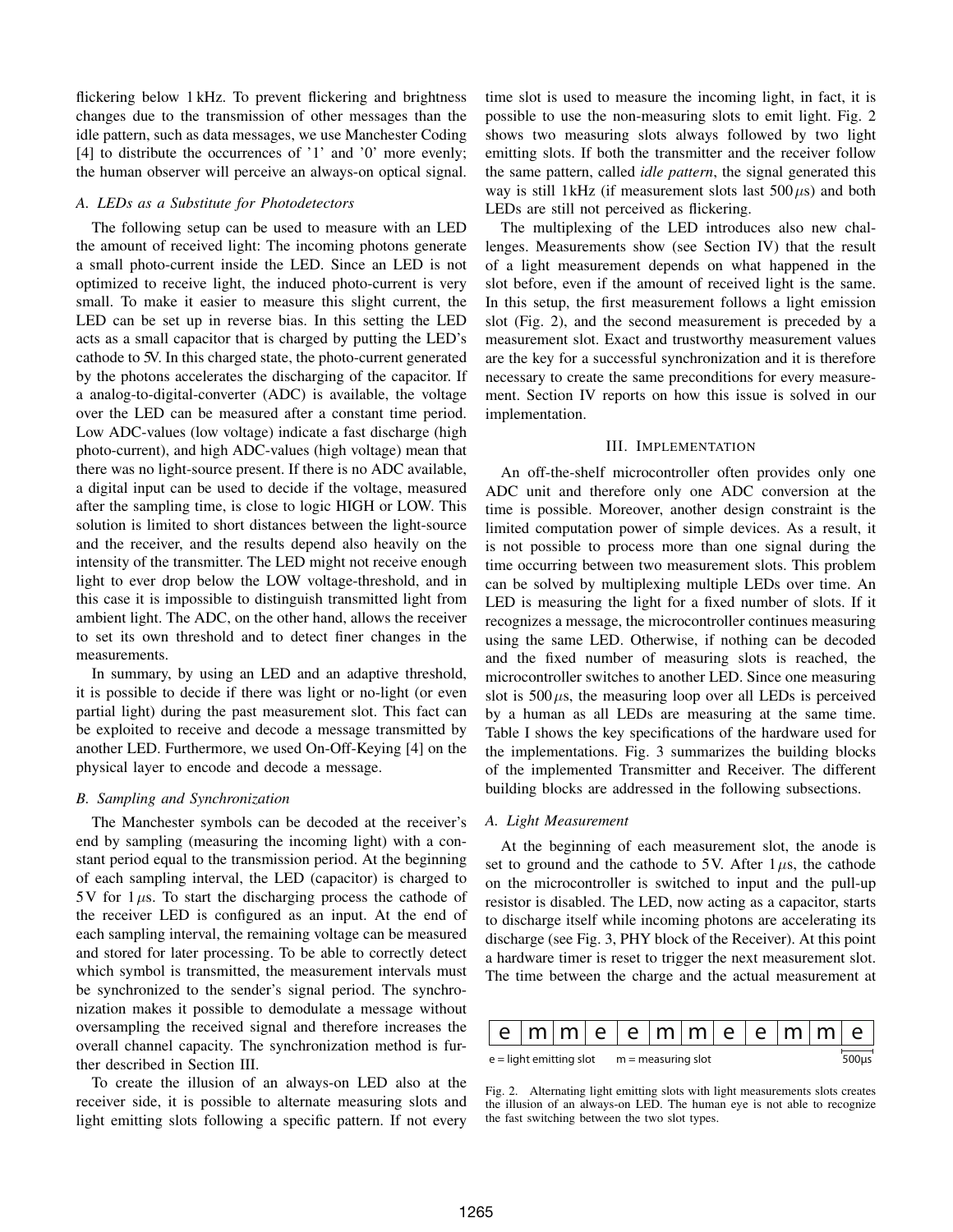TABLE I KEY PARAMETERS OF THE IMPLEMENTED VLC SYSTEM.

| Property                                       | Value          |  |
|------------------------------------------------|----------------|--|
| Microcontroller clock                          | 16 MHz         |  |
| Peak voltage                                   | 5V             |  |
| Signal period                                  | $500 \mu s$    |  |
| <b>ADC</b> resolution                          | $10$ bit       |  |
| ADC clock                                      | $1$ MHz        |  |
| ADC buffer size                                | 32 samples     |  |
| LED size                                       | $5 \text{ mm}$ |  |
| RGB-LED (using mostly red for tx)<br>LED color |                |  |

the end of the slot can be used to process the measurement of the previous slot. The value is retrieved from the ADC registers and is placed in a buffer containing the last measurement values. A timer interrupt then triggers a handling routine, which starts the analog-to-digital conversion to measure the cathode's potential at the end of the measurement slot. The ADC unit triggers another interrupt upon finishing the conversion which again initiates the next measurement slot (Fig. 3, ADC of the Receiver).

## *B. Combined Light Emission and Light Measurement*

As described in Section II, it is possible to emit light between two measurement slots to emulate an always switchedon LED. To avoid flickering, it is important to not go below 1kHz. A pattern of two measurement slots followed by two light emitting slots, as shown in Fig. 2, provides the possibility to synchronize in an efficient way and also allows to decode the same Manchester encoded signal without loosing channel capacity (Fig. 3, LED Mux of the Receiver).

#### *C. Processing and Decoding Threshold*

After retrieving a value from the ADC registers, it is stored in the buffer of the last received values. To decode a signal out of the stored ADC values, the system must decide whether a certain value relates to a logic HIGH or a logic LOW (Fig. 3, Threshold block of the Receiver). This can be done by using a detection threshold. A static threshold can be used, based on experiments that depend heavily on the current setting including the light intensity (and distance) and the ambient light. However, to make the system work independently of the environment, an adaptive threshold must be introduced. We compute the threshold as the mean of all values in the ADC-values buffer. The mean can be computed using a fast and incremental algorithm that provides a good threshold if the distribution of the light and no-light slots is uniform. However, in the implemented system both the transmitter and the receiver follow the idle pattern (Fig. 2), as a result, a threshold equal to the average of the last measured ADC values cannot be used directly. If they are synchronized in fact, the threshold computed from the mean of the latest ADC results is always very close to the value of a full light slot as the measurements are taken only during the light slots (or part of the light slots). During all the dark slots (only ambient light) of the transmitted signal, the LED emitted light and could not measure anything. Hence, the resulting mean



Fig. 3. Block diagram of the receiver and the transmitter. A encoder/decoder (ENC/DEC) Manchester coding is used. A multiplexer (MUX) switches between receive light and light emission modes, and an adaptive threshold (THR) is used to decode '0' and '1' from the ADC values.

does not represent a good threshold. Since the mean value represents only full light values and the ambient light can be approximated as no light, halving the computed mean value provides a good threshold value for the decider. Further, during the reception of a data frame, the threshold adaption is stopped to preserve a good threshold for the message decoding and again started afterwards.

# *D. Synchronization*

Fig. 4 shows a snapshot of the synchronization process on the oscilloscope. The signal at (4) is the idle pattern transmitted by the sending LED. The signal relates to a binary '0110 0110', two  $500 \mu s$  light slots, followed by two dark slots (ambient light). To decode a message correctly, the measurement slots indicated by the peaks at (3) must be in phase with the signal at (4). In the figure, we see that the measurement slot starts around  $60\mu s$  too early (time between the two vertical bars, indicated as  $\Delta t$  at the bottom of the figure). The synchronization works as follows: As long as the two measurement slots are not reporting a similar value, the signals are not in phase. By comparing the two values, it is even possible to detect in which direction the measurement slot must be shifted to reach a synchronized state. If there is less light detected in the first slot, i.e., there is a higher measured voltage, we are sampling too early and we must shift to the right, that is, measure later (as shown in the figure). If the second voltage value is higher instead, we measured too late and must shift to the left. Shifting adjustment is repeated until a stable state is reached. In the figure, the last measuring slot for the signal at (3) shows an increased duration. This indicates that the synchronization algorithm detected that the phase was not synchronized for the last two measurements slots (indicated by the peak of  $(1)$ ). By increasing the slot duration time, the measurement shifts to the right and is now synchronized with the transmitted signal at (4). The peaks shown at (2) mark the detection of a light value above the threshold resulting in a decoded '1' (Fig. 3, Sync block of the Receiver).

#### *E. Message Format*

Fig. 5 illustrates the message format provided by the MAC block that is sent to the Manchester encoder. The message format includes 5 fields: The Start Frame Delimiter (SFD), the message length, the MAC Header (MHR), the data, and the Cyclic Redundancy Check (CRC). The SFD indicates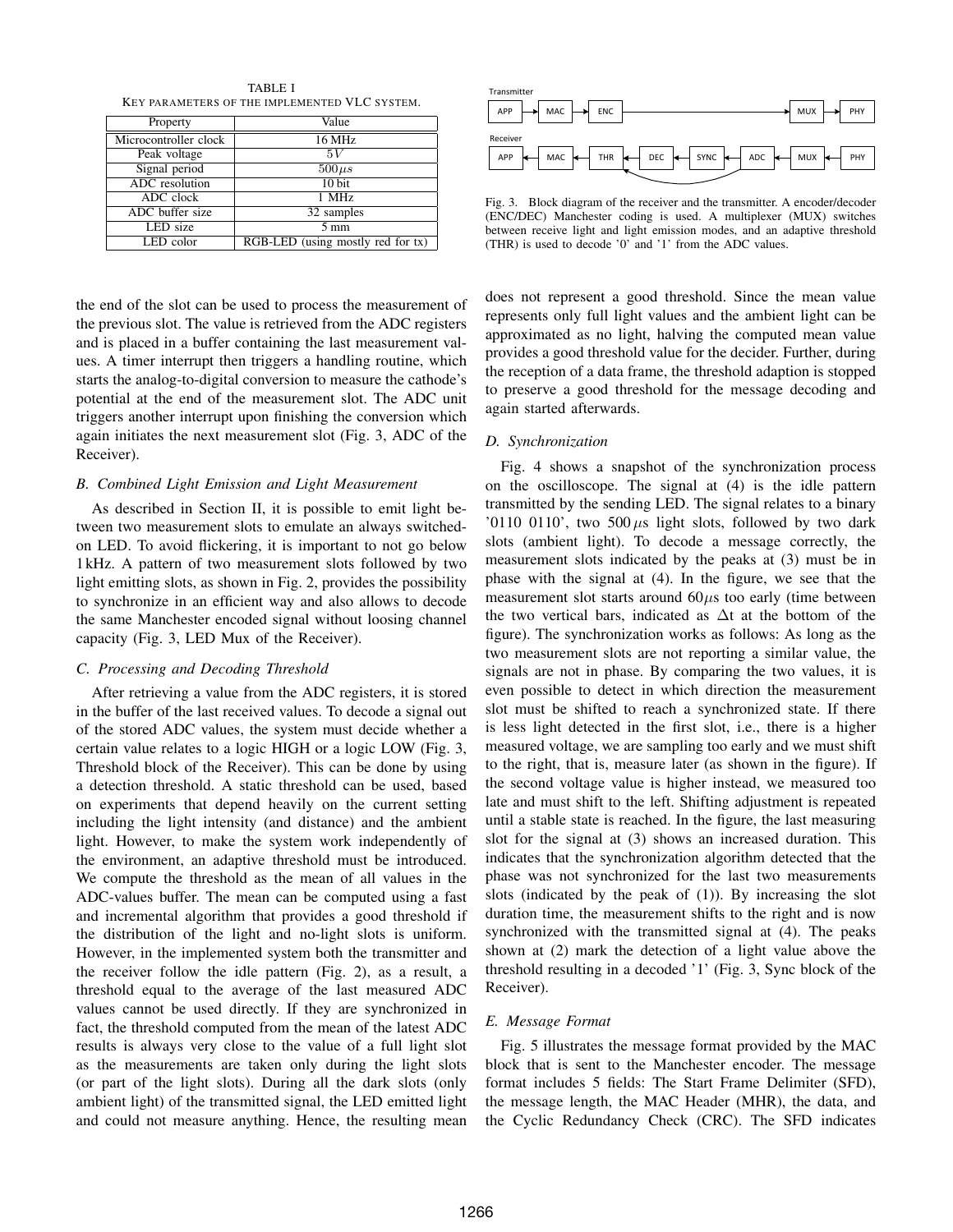

Fig. 4. Snapshot of the synchronization procedure. The rows (1), (2), and (3) belong to the receiver, row (4) presents the optical signal transmitted by the sender. The receiver adjusts the synchronization phase in (1). The peaks in (2) correspond to the detection of symbols '1' (no peaks correspond to a '0'). Slot starting points are depicted in (3).

the start of a new message and is encoded with a sequence of 8 bits. The SFD indicates the beginning of a new data frame and its correct detection is therefore fundamental for a correct data reception. It must be clearly distinguishable from the idle pattern that is continuously transmitted and used for synchronization. Thanks to the efficiency of the synchronization process and the precision of the computed threshold, the implemented SFD sequence is '1010 1011', which has only 1 bit difference (2 encoded with Manchester) from the idle pattern. The rest of the message is similar to the one introduced in the 802.15.7 standard [5]. The message length field has 8 bits and is followed by the MHR. The MHR consists of three bytes, one for the MAC Frame Control (MFC), one for the destination address, and one for the source address. The MFC consists of three bits for the frame type, one bit for a "more data pending" flag and an ACK request flag. The remaining three bits are unused. After the MHR, the data payload is sent. A MAC footer containing the 16-bit CRC checksum over the MHR and data payload is appended. The ACK messages use a MAC layer format without payload (data size equal to zero bytes), simply acknowledging a successful reception (Fig. 3, MAC block of the Receiver).

# *F. Manchester Encoder and Decoder*

Bits are encoded using a Manchester encoder to avoid light flickering and giving to the human observer the perception of continuous light emission independently of the type of message that is being sent. This results in an uniformly distributed zero-one pattern but doubles the needed message symbols (Fig. 3, Manchester encoder, Transmitter).

# IV. EVALUATION

This section presents the performance of the implemented VLC system. We used an ATmega328P [6] microcontroller

| 8 bit | 8 bit | 24 bit                    | 0-2040 bit   | 16 bit     |
|-------|-------|---------------------------|--------------|------------|
| SFD   |       | length   MAC frame header | data payload | <b>CRC</b> |

Fig. 5. MAC frame structure - the start frame delimiter (SFD) indicates the beginning of a new frame, the length field defines the data payload size, the MAC frame header contains control flags, and the CRC enables frame integrity checks.

equipped with RGB-LEDs. For the detailed specifications see Table I. Further, the evaluation was executed using the combined light emission and light measurement approach described in Section III.

# *A. Measurement Correction*

The synchronization process described in Section II-B relies on the precision of voltage measurements at the end of each measurement slot. The current implementation of the system uses an ADC with a 10-bit precision to represent voltage values in the range [0-5V]. The photon emission of an LED depends also on its thermal state. Therefore, the photo-current generated by incoming photons is also influenced by the current temperature of the LED. Since the size of the photocurrent is responsible for the resulting voltage at the end of a measurement slot, the detected ADC values depend on the LED's current thermal state. An idle pattern composed of light and dark slots creates different thermal preconditions for a light measurement. For example, the first measured light slot after a dark slot is a "cold" measurement and results in a different ADC value with respect to the following measurement, even if the light received is constant. Using the combined light emission and light measurement setup adds even more thermal factors, since using the LED for light emission will also heat it up. The thermal effect only accounts for a small part of the difference. After a light slot (after switching off the LED), the microcontroller's ground changes for a short amount of time due to the additional available current. This also changes the measured value since the ADC evaluates the wanted voltage between ground and the reference voltage. Fig. 6 shows these effects on the measured ADC values. The plot is obtained using the measuring schema depicted in Fig. 2 and the corresponding '0110 0110' pattern (always light during measurement slots) perfectly synchronized to the measurement slots. The plot shows the difference between the light measured in the first slot and the measurement of the second slot as a function of the light received in the first slot. In the figure we see that the difference is proportional to the first measured value and can be approximated by a linear function. This function is then used to correct the second measured value to provide stable values for the same amount of received light. This correction enables precise light measurements and therefore a fast and reliable synchronization.

# *B. Throughput versus Offered Load*

The throughput performance is shown in Fig. 7. The figure presents the results for different values of offered load and distances between sender and receiver. The experiment is performed in the presence of indoor ambient light. Transmitting